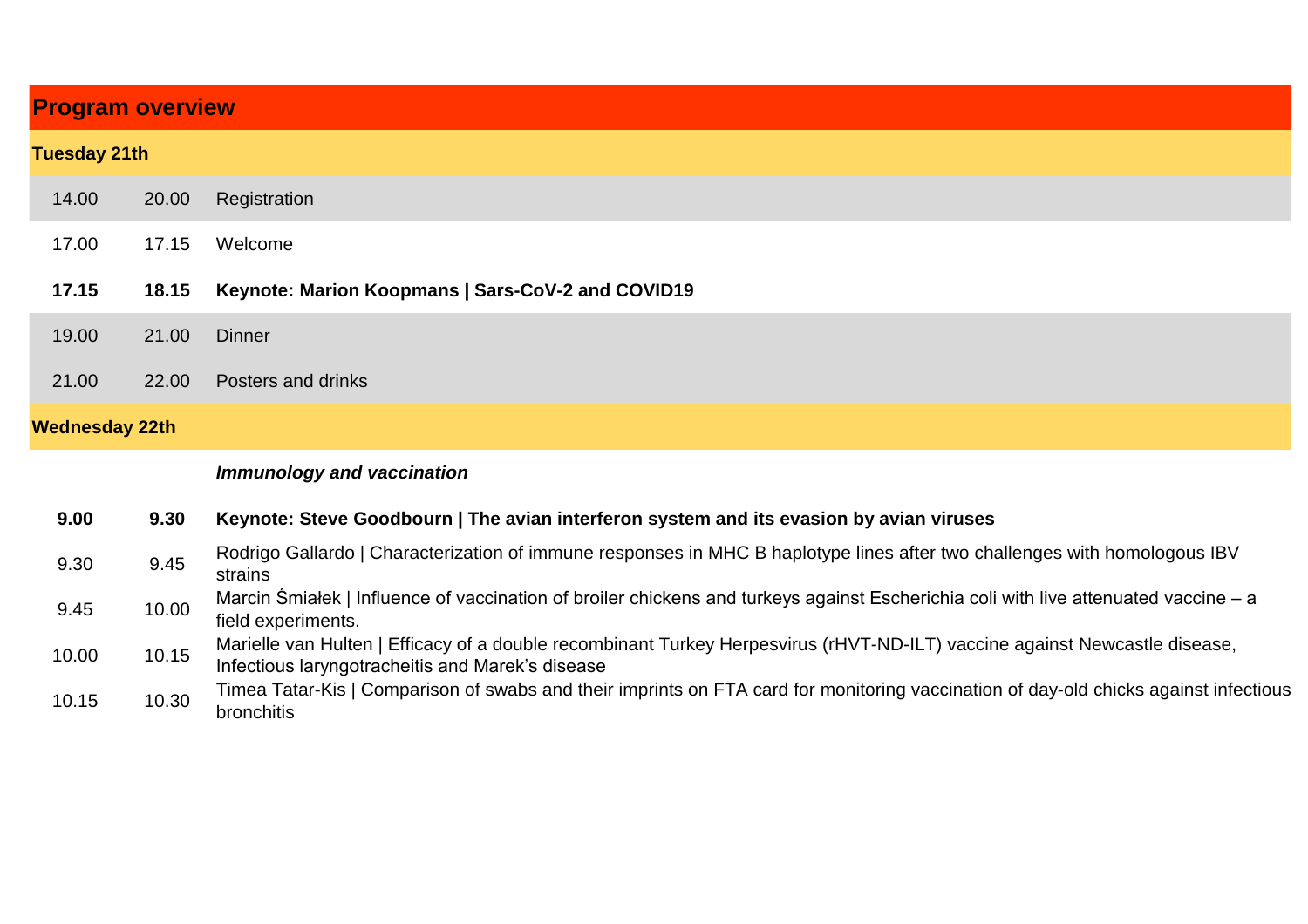| 10.30 | 11.00 | <b>Break</b>                                                                                                                                                             |
|-------|-------|--------------------------------------------------------------------------------------------------------------------------------------------------------------------------|
| 11.00 | 11.15 | Marcela Fernandez-Gutierrez   Protection against heterologous IB challenges after vaccination with live vaccine containing Ma5 and<br>4/91 IB strains                    |
| 11.15 | 11.30 | Annika Krämer-Kühl   Rapid generation of protective recombinant avian infectious bronchitis viruses with heterologous spike genes                                        |
| 11.30 | 11.45 | Robert-Jan Molenaar   Experimental findings of IBV D2860, a strain belonging to genotype VIII, lineage 2, that is remarkably<br>unremarkable                             |
| 11.45 | 12.00 | Christopher Ball   Immune responses to heterologous IBV vaccination in vector or antibody-antigen complex IBD-vaccinated chicks<br>and protection against Arkansas IBV   |
| 12.00 | 14.30 | <b>Lunch and Posters</b>                                                                                                                                                 |
|       |       |                                                                                                                                                                          |
| 14.30 | 15.00 | Keynote: Brian Jordan   What is Cross-Protection? The current State of IBV Control in the US                                                                             |
| 15.00 | 15.15 | Robert Beckstead   Use of homologous and heterologous live-attenuated vaccines to reduce infectious bronchitis virus transmission                                        |
| 15.15 | 15.30 | Annika Krämer-Kühl   A single amino acid substitution in the avian infectious bronchitis virus spike S2 subunit enables cell line<br>tropism                             |
| 15.30 | 15.45 | Colas Soldan   Newcastle disease: virus-like particles and innovative sampling methods as tools for emergency vaccination and<br>assessment of vaccine uptake in poultry |
| 15.45 | 16.00 | Christian Grund   Clinical course of Newcastle disease in commercial vaccinated broiler chicken highlight the relevance for possible<br>endemicity of genotype VII       |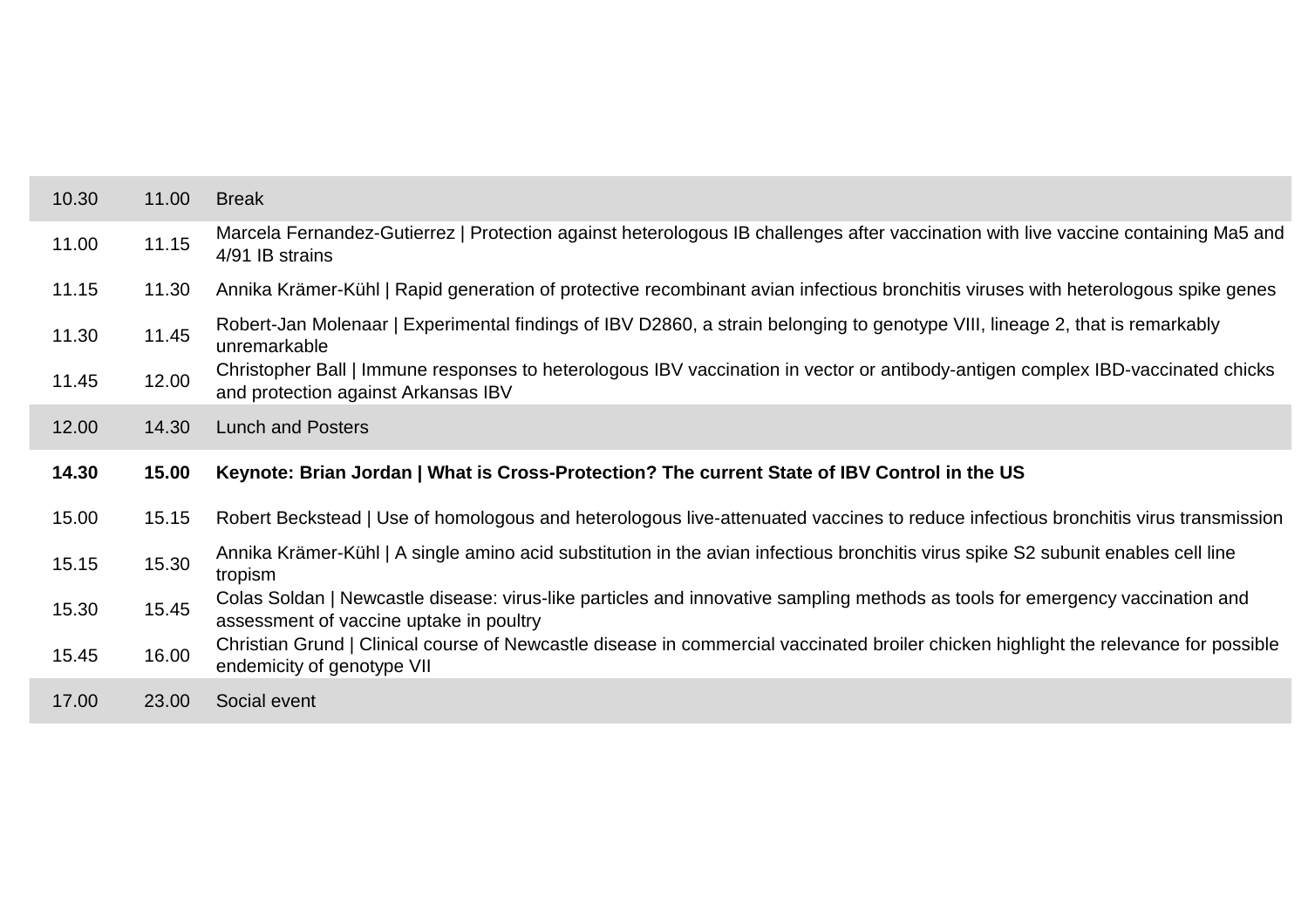| <b>Thursday 23th</b> |       |                                                                                                                                                                       |
|----------------------|-------|-----------------------------------------------------------------------------------------------------------------------------------------------------------------------|
|                      |       | Host Pathogen interactions incl cellular, host, pathogenesis                                                                                                          |
| 9.00                 | 9.30  | Keynote: Amir Hadjinoormohammadi   ILT in Australia, lessons to be learnt                                                                                             |
| 9.30                 | 9.45  | Jeanine Wiegel   Efficacy of a live CEO and recombinant HVT-ILT vaccine in commercial broilers challenged with a wildtype ILT field<br>isolate                        |
| 9.45                 | 10.00 | Anna Lisowska   Efficacy of different vaccination strategies against Polish GI-23 Infectious Bronchitis virus                                                         |
| 10.00                | 10.15 | Sjaak de Wit   Inducing antibodies against IBV D181 and D2860 using vaccine combinations and ability of both strains to induce<br>false layers                        |
| 10.15                | 10.30 | Marcin Smiałek   The influence of maternally derived antibodies on protection against aMPV/A infection in TRT vaccinated turkeys                                      |
| 10.30                | 11.00 | <b>Break</b>                                                                                                                                                          |
| 11.00                | 11.15 | Aleksandar Dodovski   Dynamics of infectious laryngotracheitis outbreak in commercial layers                                                                          |
| 11.15                | 11.30 | Vicky van Santen   An updated look at IBV S1 protein variability and HVRs in light of known structure and >3,500 available complete<br>S1 sequences                   |
| 11.30                | 11.45 | Kim Bouwman   Tracing Genomic Mutations in Spike Proteins of Infectious Bronchitis Virus (IBV) for Predictions of Neutralizing<br>Epitopes and/or Vaccine Development |
| 11.45                | 12.00 | Samantha Sives   Investigating the dynamics of innate immune responses to avian respiratory viruses to identify common and<br>unique gene expression                  |
| 12.00                | 12.15 | Claudia Maria Tucciarone   Infectious bronchitis virus detection and characterization depend on assay choice and viral concentration<br>in coinfected samples         |
| 12.15                | 12.30 | Vicky van Santen   IBV-ArkDPI S1-NTD changes occurring during attenuation reduce binding to tracheal epithelium but do not<br>increase binding to embryonic tissues   |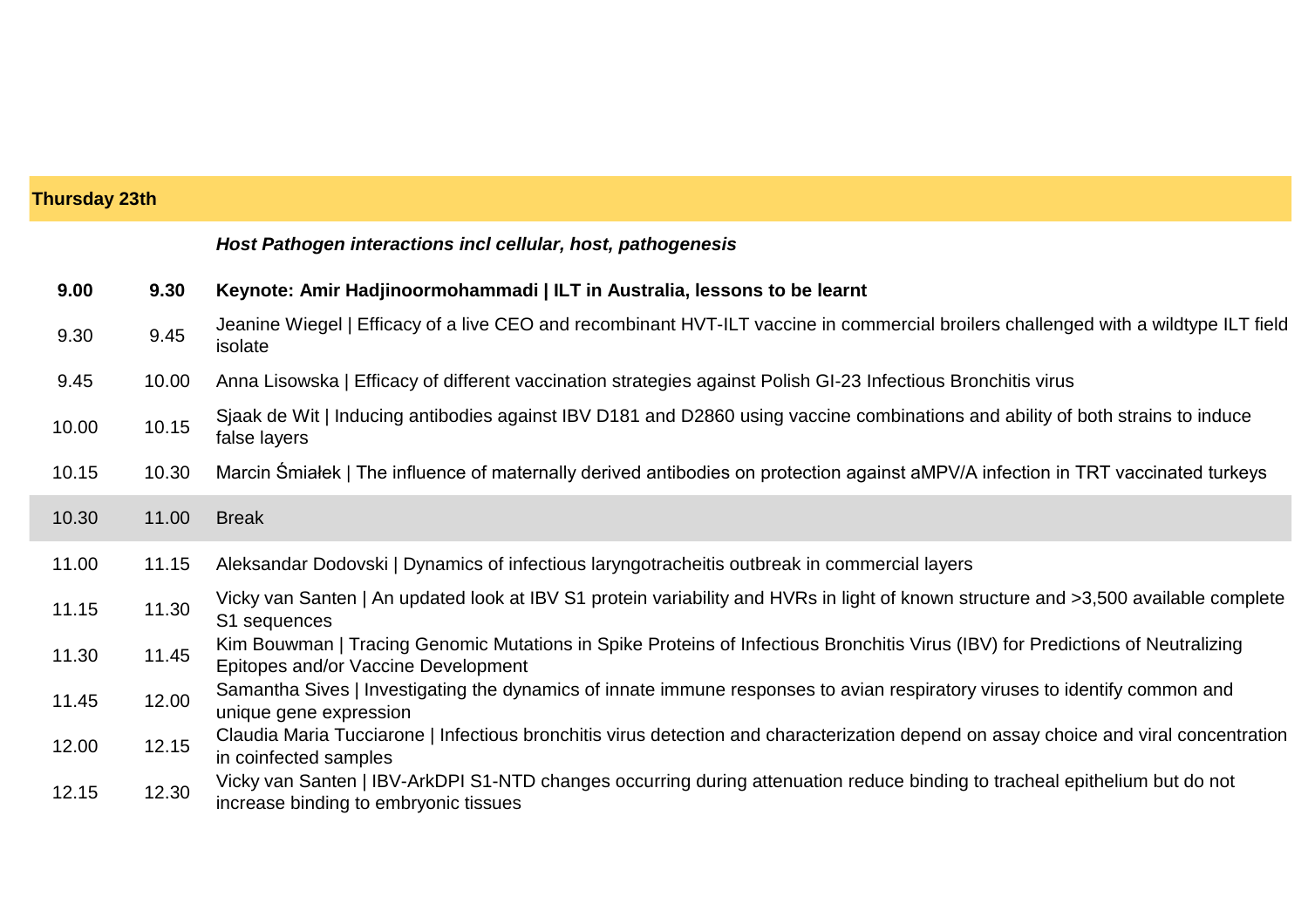| 12.30 | 14.30 | <b>Lunch and Posters</b>                                                                                                              |
|-------|-------|---------------------------------------------------------------------------------------------------------------------------------------|
|       |       | <b>Molecular Epidemiology</b>                                                                                                         |
| 14.30 | 15.00 | Keynote: Kiril Dimitrov   Newcastle Disease Virus                                                                                     |
| 15.15 | 15.30 | Adam Jbenyeni   Multiple and emerging strains of infectious bronchitis virus detected in acute respiratory syndromes in North African |
| 15.30 | 15.45 | Katarzyna Domanska-Blicharz   Diversity of coronaviruses in wild representatives of the Aves class in Poland                          |
| 15.45 | 16.00 | Giovanni Franzo   Avian infectious bronchitis GI-23 phylodynamic and recombination analyses: moving and evolving in the Old World     |
| 16.00 | 16.15 | Mark Jackwood   Avian Respiratory Disease Diagnostic Panel                                                                            |
| 17.00 | 18.00 | <b>Drinks</b>                                                                                                                         |
| 18.00 | 01.00 | <b>Dinner</b>                                                                                                                         |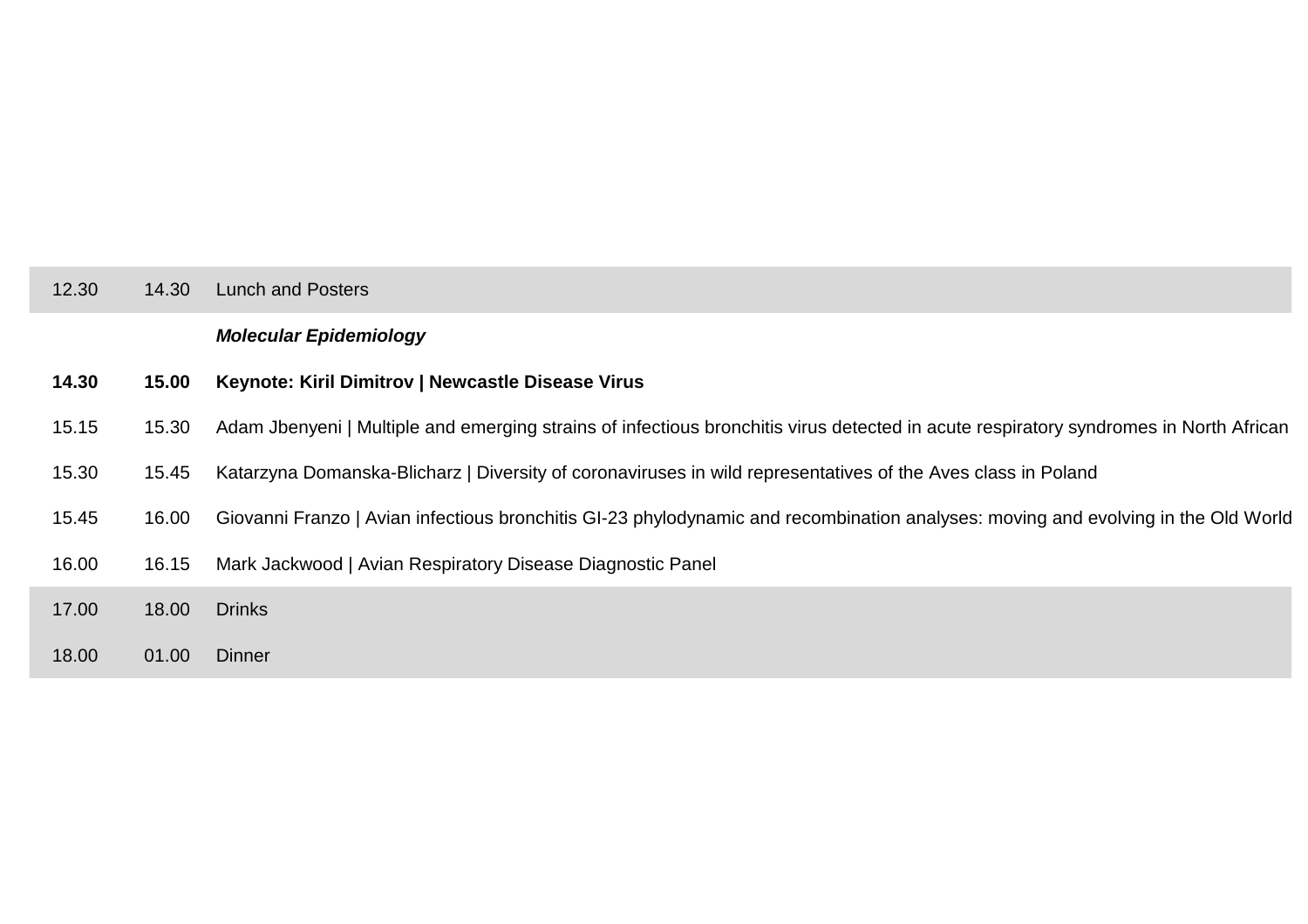| <b>Friday 24th</b> |       |                                                                                                                                          |
|--------------------|-------|------------------------------------------------------------------------------------------------------------------------------------------|
|                    |       | <b>Molecular Epidemiology</b>                                                                                                            |
| 9.15               | 9.45  | Keynote: Paul Brown   Avian Metapneumoviruses: What we know!                                                                             |
| 9.45               | 10.00 | Claudia Maria Tucciarone   Molecular survey on avian Metapneumovirus subtypes in wild birds in Northern Italy                            |
| 10.00              | 10.15 | Sonja Betschart   Characterisation of infectious laryngotracheitis virus (ILTV) field isolates from Switzerland – a non-vaccinating coun |
| 10.15              | 10.30 | Adam Jbenyeni   High rate of detection and further characterization of aMPV in broiler flocks in Tunisia 2020-2021                       |
| 10.30              | 10.45 | Scott Callison   NGS-based analysis of IBV whole S1 sequences from FTA (Flinders Technology Associates) card imprints                    |
| 10.45              | 11.15 | <b>Break</b>                                                                                                                             |
| 11.15              | 11.30 | Ana Marandino   Origin of new linages by recombination and mutation in avian infectious bronchitis virus from South America              |
| 11.30              | 11.45 | Dana Goldenberg   Worldwide epidemiology of the highly virulent GI-23 (Variant 2) and the cross-protect confer by the live vaccine II    |
| 11.45              | 12.00 | Aurora Romero Tejeda   Field screening for the detection of IB IB80 variant                                                              |
| 12.00              | 12.30 | <b>Closing ceremony</b>                                                                                                                  |